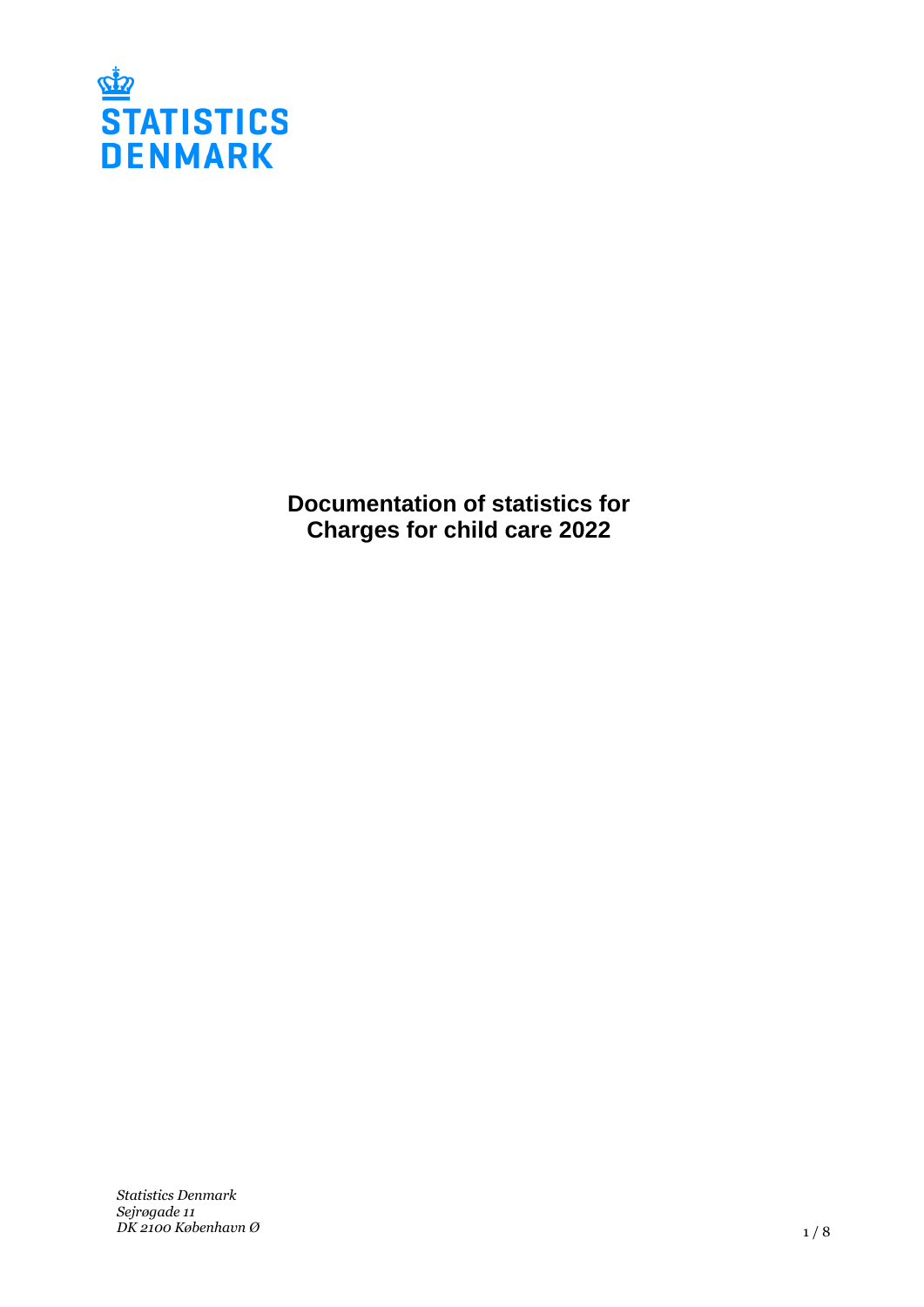

# **1 Introduction**

Under construction.

## **2 Statistical presentation**

Under construction.

### **2.1 Data description**

Under construction.

## **2.2 Classification system**

These statistics are compiled for all [municipalities](https://www.dst.dk/en/Statistik/dokumentation/nomenklaturer/regioner--landsdele-og-kommuner) in Denmark.

Yearly rates of child-care are compiled for the following types of measure:

- Municipal day-care for children (0-2 years) incl. lunch
- Nurseries
- Municipal day-care for children (3-5 years) incl. lunch
- Kindergartens (3-5 years)
- Age-integrated institutions (0-2 years)
- Age-integrated institutions (3-5 years)
- Age-integrated institutions (6-9 years)
- Recreation centres (6-9 years)
- Recreation clubs (10-13 years)
- Clubs for juveniles (14-18 years)
- School-care schemes (6-9 years)
- School-care schemes (10-13 years)
- Lunch rates 0-2 years (2012-)
- Lunch rates  $3-5$  years (2012-)

### **2.3 Sector coverage**

Under construction.

### **2.4 Statistical concepts and definitions**

Årstakst: Et årligt beløb på forældrebetaling til pasning minus betalingsfri måneder. Beløbet er fastsat pr 1. januar af kommunalbestyrelsen. Beløbet kan ændres i løbet af året og kan afvige fra forældrebetalingen pga. søskenderabat mv. Dækker beløbet ikke frokost fastsætter kommunen et særligt beløb for frokost. Er beløbet 0, er frokost med i den almindelige takst.

## **2.5 Statistical unit**

The statistical unit is child care institutions.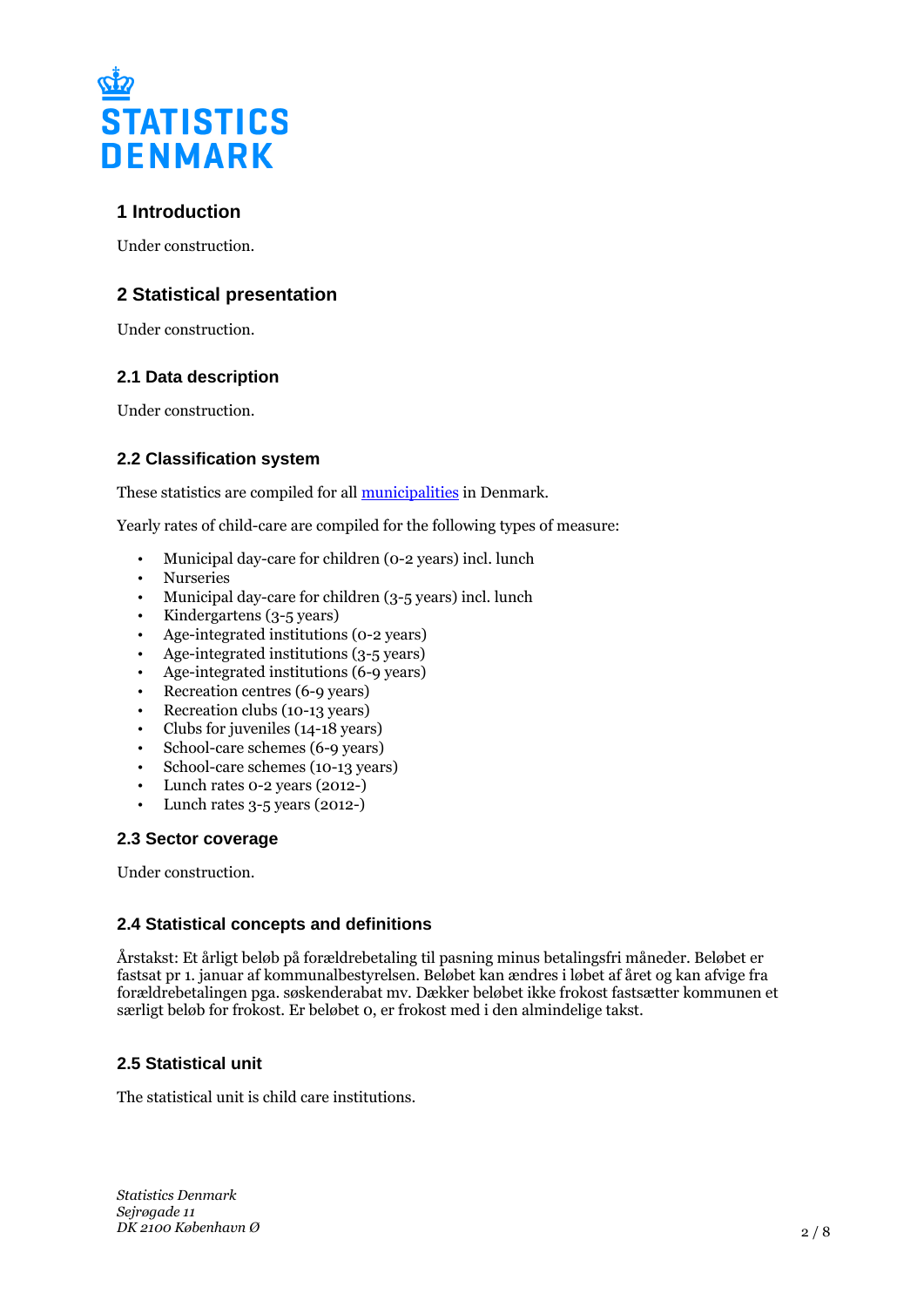

## **2.6 Statistical population**

Under construction.

### **2.7 Reference area**

Denmark.

## **2.8 Time coverage**

These statistics cover the time period from 2007 and onwards.

### **2.9 Base period**

Not relevant for these statistics.

### **2.10 Unit of measure**

The unit is DKK.

### **2.11 Reference period**

Under construction.

### **2.12 Frequency of dissemination**

Yearly.

### **2.13 Legal acts and other agreements**

Under construction.

### **2.14 Cost and burden**

Under construction.

### **2.15 Comment**

For further information contact Statistics Denmark directly.

## **3 Statistical processing**

Under construction.

*Statistics Denmark Sejrøgade 11 DK 2100 København Ø*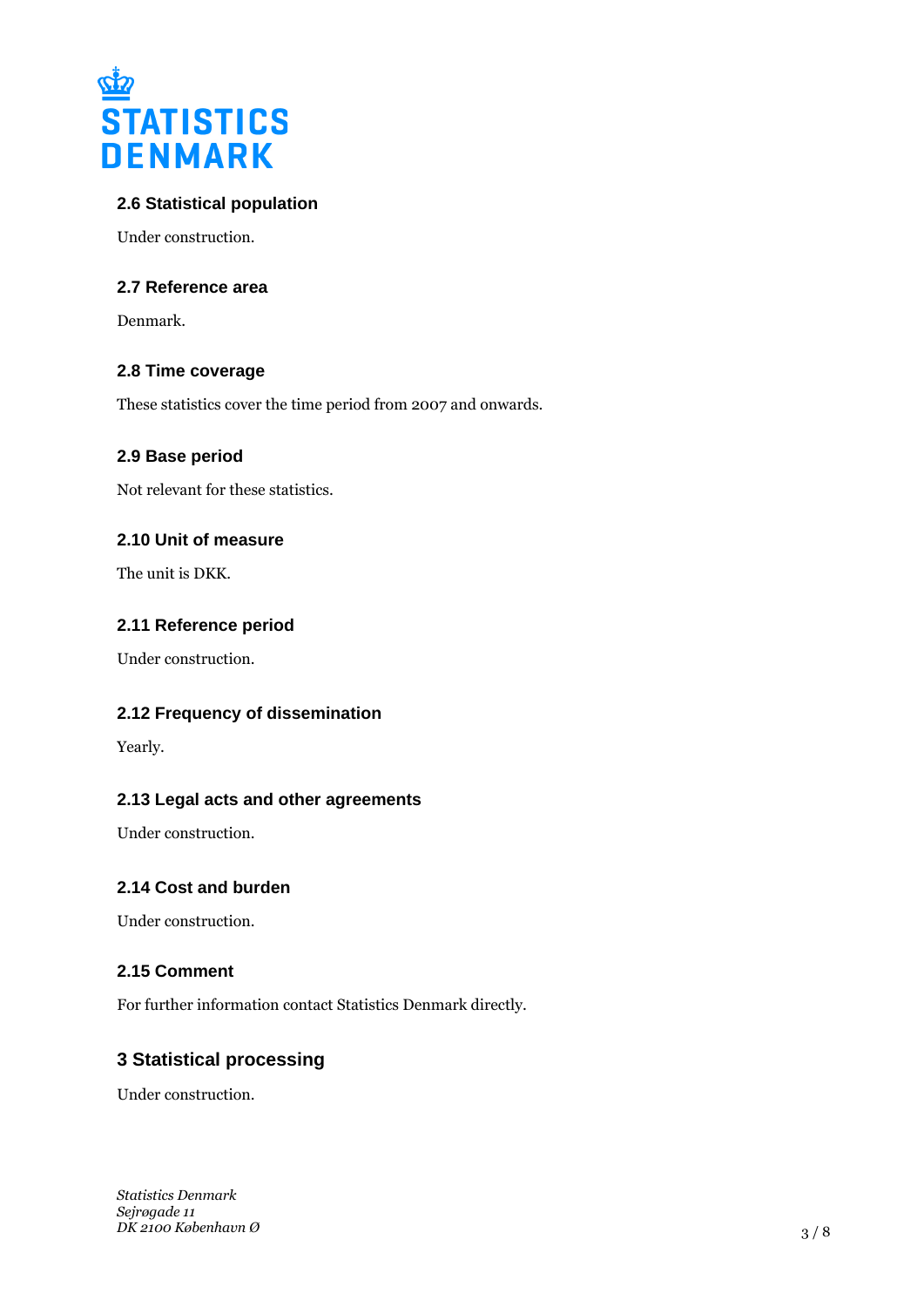

## **3.1 Source data**

The data is collected by the Ministry of the interior and housing

## **3.2 Frequency of data collection**

The data is gathered yearly

### **3.3 Data collection**

Under construction.

### **3.4 Data validation**

Under construction.

### **3.5 Data compilation**

Under construction.

### **3.6 Adjustment**

Not relevant for this statistics.

## **4 Relevance**

Under construction.

### **4.1 User Needs**

Under construction.

# **4.2 User Satisfaction**

Under construction.

### **4.3 Data completeness rate**

Not relevant for this statistics.

## **5 Accuracy and reliability**

Under construction.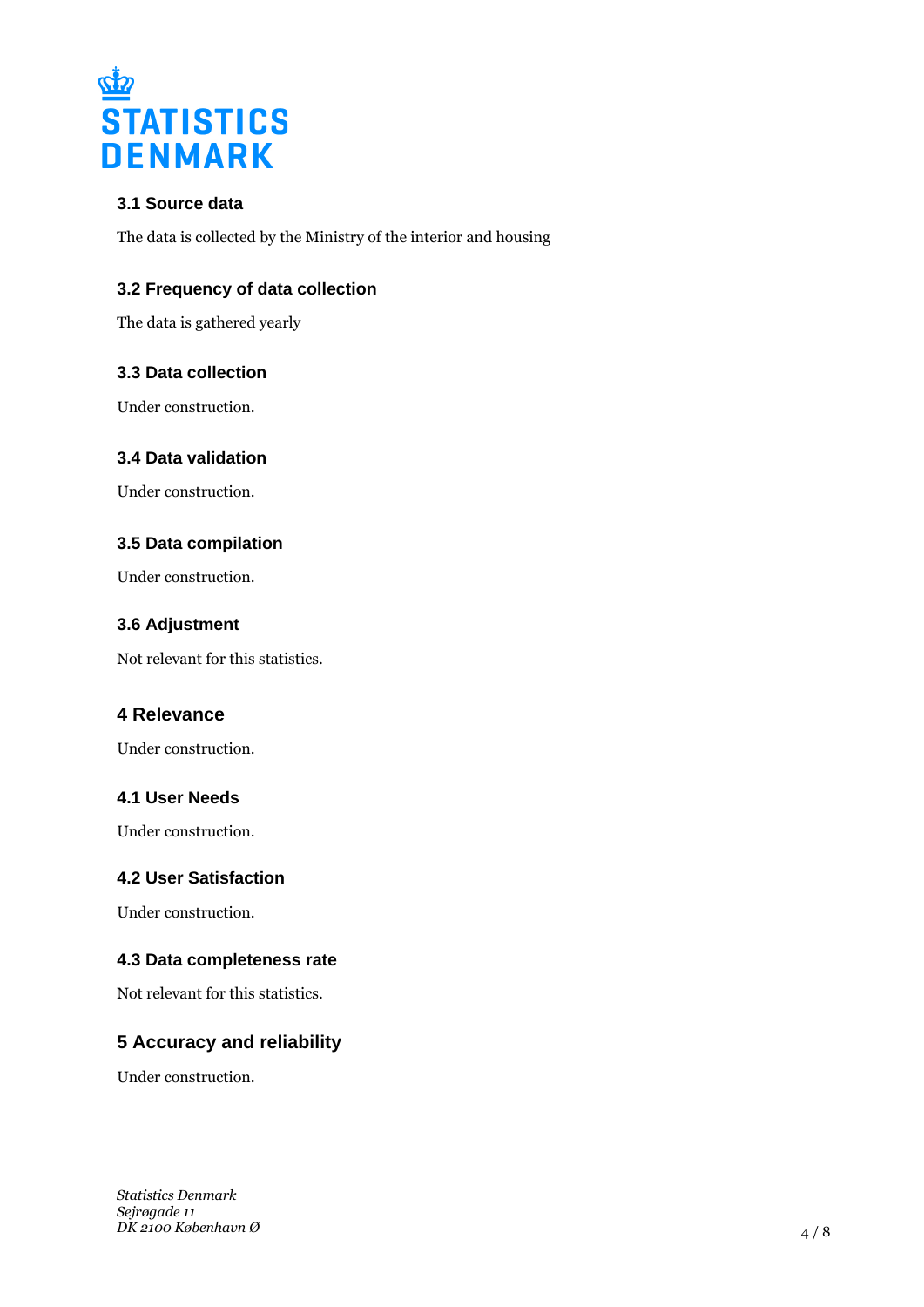

## **5.1 Overall accuracy**

Under construction.

### **5.2 Sampling error**

Not relevant for this statistics

### **5.3 Non-sampling error**

Under construction.

### **5.4 Quality management**

Statistics Denmark follows the recommendations on organisation and management of quality given in the Code of Practice for European Statistics (CoP) and the implementation guidelines given in the Quality Assurance Framework of the European Statistical System (QAF). A Working Group on Quality and a central quality assurance function have been established to continuously carry through control of products and processes.

#### **5.5 Quality assurance**

Statistics Denmark follows the principles in the Code of Practice for European Statistics (CoP) and uses the Quality Assurance Framework of the European Statistical System (QAF) for the implementation of the principles. This involves continuous decentralized and central control of products and processes based on documentation following international standards. The central quality assurance function reports to the Working Group on Quality. Reports include suggestions for improvement that are assessed, decided and subsequently implemented.

#### **5.6 Quality assessment**

Under construction.

### **5.7 Data revision - policy**

Statistics Denmark revises published figures in accordance with the [Revision Policy for Statistics](https://www.dst.dk/en/OmDS/strategi-og-kvalitet/revisionspolitik.aspx)  [Denmark.](https://www.dst.dk/en/OmDS/strategi-og-kvalitet/revisionspolitik.aspx) The common procedures and principles of the Revision Policy are for some statistics supplemented by a specific revision practice.

### **5.8 Data revision practice**

Under construction.

## **6 Timeliness and punctuality**

Under construction.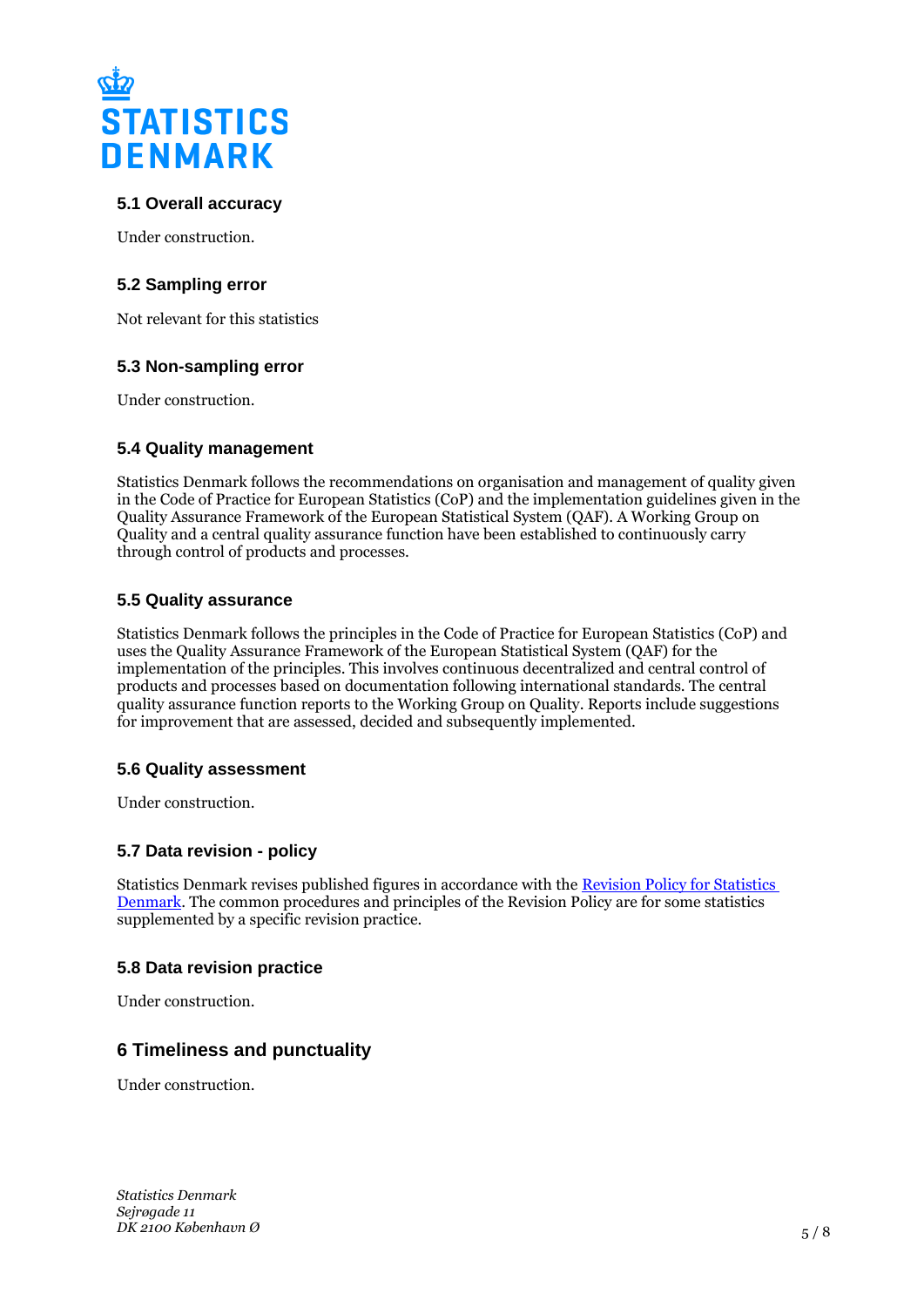

## **6.1 Timeliness and time lag - final results**

Under construction.

## **6.2 Punctuality**

Under construction.

# **7 Comparability**

Under construction.

## **7.1 Comparability - geographical**

Similar statistics can be found in Norway and Sweden.

## **7.2 Comparability over time**

Under construction.

### **7.3 Coherence - cross domain**

Under construction.

### **7.4 Coherence - internal**

Under construction.

## **8 Accessibility and clarity**

These statistics are published yearly in a Danish press release. In the StatBank, these statistics can be found under [Institutions](https://www.statbank.dk/10557).

#### **8.1 Release calendar**

The publication date appears in the release calendar. The date is confirmed in the weeks before.

#### **8.2 Release calendar access**

The Release Calender can be accessed on our English website: [Release Calender.](https://www.dst.dk/en/Statistik/offentliggoerelser.aspx)

#### **8.3 User access**

Statistics are always published at 8:00 a.m. at the day announced in the release calendar. No one outside of Statistics Denmark can access the statistics before they are published.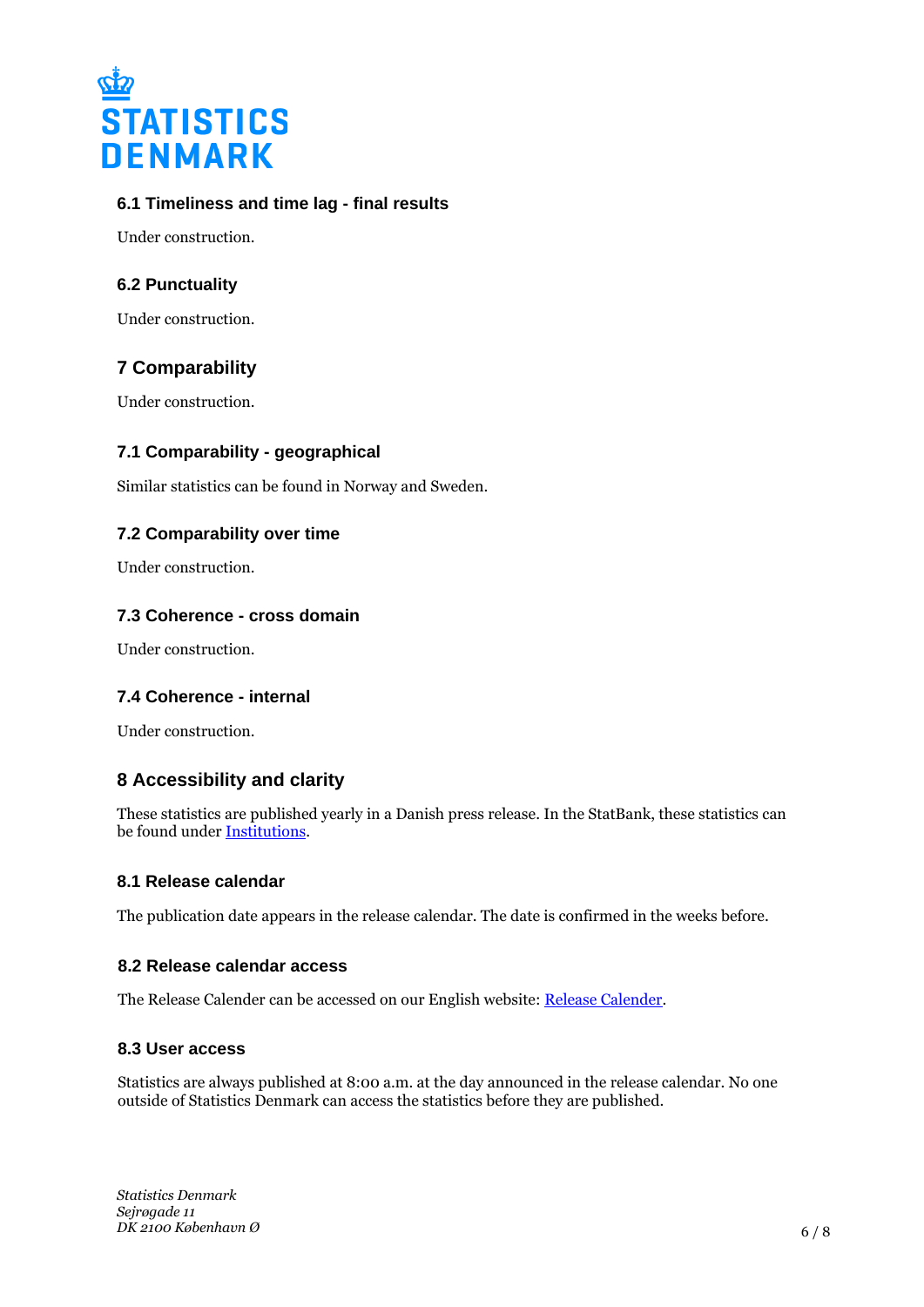

#### **8.4 News release**

Under construction.

### **8.5 Publications**

Under construction.

#### **8.6 On-line database**

The statistics are published in the StatBank under the subject [Institutions](http://www.statbank.dk/10557) in the table:

[RES88:](https://www.statbank.dk/RES88) Yearly rates of child-care by region and type of measure

#### **8.7 Micro-data access**

Under construction.

### **8.8 Other**

DST Consulting [Customized solutions.](https://www.dst.dk/en/TilSalg/skraeddersyede-loesninger)

#### **8.9 Confidentiality - policy**

[Data Confidentiality Policy](https://www.dst.dk/ext/502998790/0/formid/data-confidentiality-policy-at-statistics-denmark--pdf) at Statistics Denmark.

#### **8.10 Confidentiality - data treatment**

Not relevant for these statistics.

#### **8.11 Documentation on methodology**

Not relevant for these statistics.

#### **8.12 Quality documentation**

Results from the quality evaluation of products and selected processes are available in detail for each statistics and in summary reports for the Working Group on Quality.

## **9 Contact**

The administrative placement of this statistics is in the division of Population and Education.

#### **9.1 Contact organisation**

Statistics Denmark